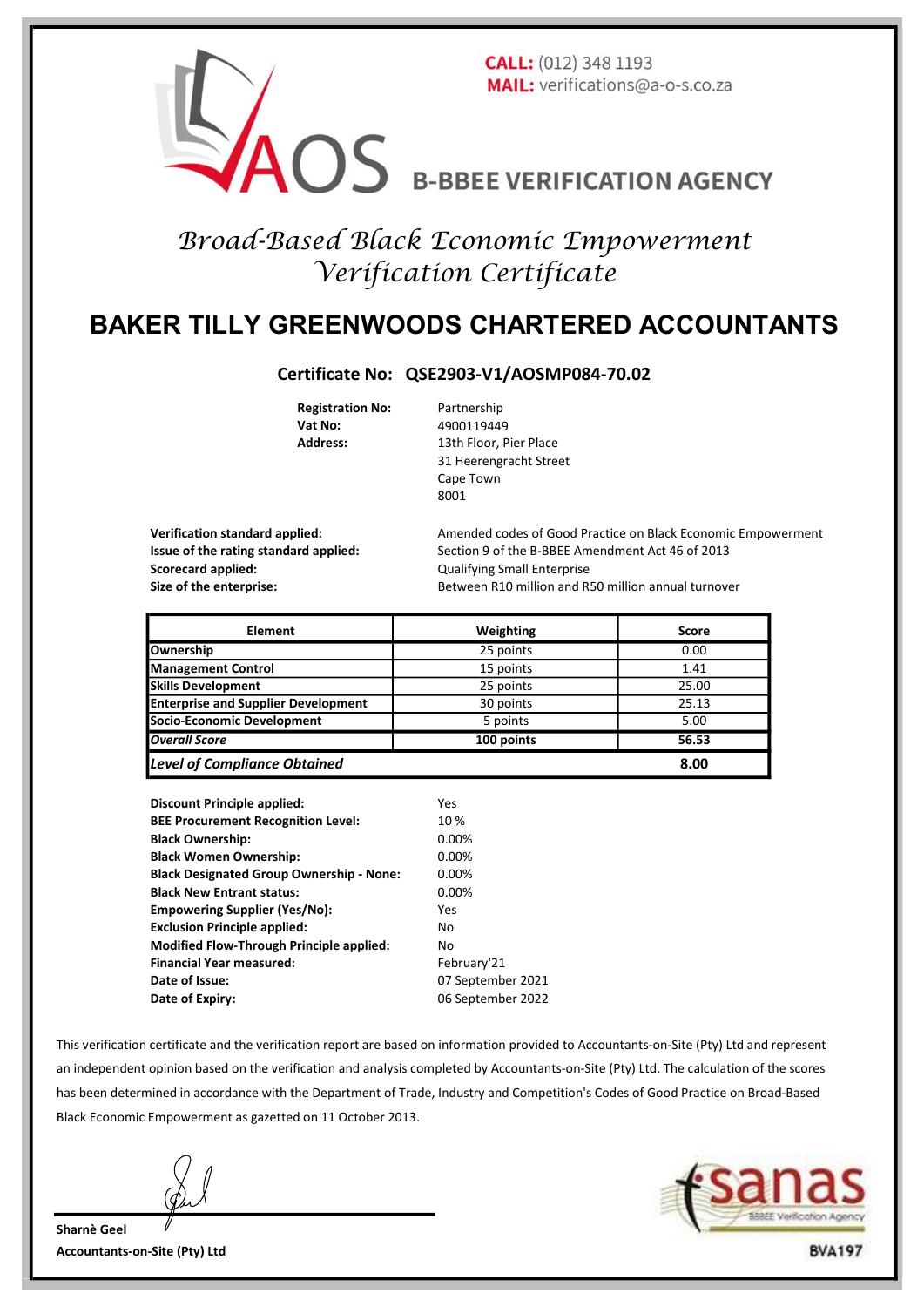

٦

#### STATEMENT 601: MEASUREMENT OF THE OWNERSHIP ELEMENT

| Weighting     | Ownership                                                                    | Weighting     | Compliance    | Score |
|---------------|------------------------------------------------------------------------------|---------------|---------------|-------|
| <b>Points</b> |                                                                              | <b>Points</b> | <b>Target</b> |       |
|               | <b>2.1.1 VOTING RIGHTS</b>                                                   |               |               |       |
| 25            | 2.1.1.1 Exercisable Voting rights in the Entity in the hands of Black people | 5             | 25% + 1 Vote  | 0.00  |
|               | 2.1.1.2 Exercisable Voting Rights in the Entity in the hands of Black women  | 2             | 10%           | 0.00  |
|               | <b>12.1.2 ECONOMIC INTEREST</b>                                              |               |               |       |
|               | 2.1.2.1 Economic Interest in the entity to which Black people are entitled   | 5             | 25%           | 0.00  |
|               | 2.1.2.2 Economic Interest in the entity to which Black women are entitled    | 2             | 10%           | 0.00  |
|               | 2.1.2.3 Black new entrants or Black designated groups                        | 3             | 2%            | 0.00  |
|               | <b>2.1.3 REALISATION POINTS</b>                                              |               |               |       |
|               | 2.1.3.1 Net Value                                                            | 8             |               | 0.00  |
| Total         |                                                                              | 25            |               | 0.00  |

| STATEMENT 602: MEASUREMENT OF THE MANAGEMENT CONTROL ELEMENT |                                                                               |               |               |       |  |
|--------------------------------------------------------------|-------------------------------------------------------------------------------|---------------|---------------|-------|--|
| Weighting                                                    | <b>Criteria</b>                                                               | Weighting     | Compliance    | Score |  |
| <b>Points</b>                                                |                                                                               | <b>Points</b> | <b>Target</b> |       |  |
|                                                              | <b>3.1.1.1 EXECUTIVE MANAGEMENT</b>                                           |               |               |       |  |
| 15                                                           | 3.1.1.1.1 Black representation at Executive management                        |               | 50%           | 0.00  |  |
|                                                              | 3.1.1.1.2 Black female representation at Executive management                 |               | 25%           | 0.00  |  |
|                                                              | 3.1.1.2 SENIOR, MIDDLE AND JUNIOR MANAGEMENT                                  |               |               |       |  |
|                                                              | 3.1.1.2.1 Black representation at Senior, Middle and Junior management        | 6             | 60%           | 0.88  |  |
|                                                              | 3.1.1.2.2 Black female representation at Senior, Middle and Junior management |               | 30%           | 0.52  |  |
| Total                                                        |                                                                               | 15            |               | 1.41  |  |

### STATEMENT 603: SKILLS DEVELOPMENT ELEMENT

| Weighting     | <b>Criteria</b>                                                             | Weighting      | Compliance    | Score |
|---------------|-----------------------------------------------------------------------------|----------------|---------------|-------|
| <b>Points</b> |                                                                             | <b>Points</b>  | <b>Target</b> |       |
|               | 4.1.1.1.1 Skills development expenditure on learning programmes specified   | 15             | 3%            | 15.00 |
| 30            | in the Learning Programme Matrix for black people as a percentage of        |                |               |       |
|               | the leviable amount                                                         |                |               |       |
|               | 4.1.1.1.2 Skills development expenditure on learning programmes specified   | $\overline{7}$ | 1.00%         | 7.00  |
|               | In the Learning Programme Matrix for black females as a percentage of the   |                |               |       |
|               | leviable amount                                                             |                |               |       |
|               | 4.1.1.1.3 Skills development expenditure on learning programmes specified   | 3              | 0.15%         | 3.00  |
|               | in the Learning Programme Matrix for black people with disabilities as a    |                |               |       |
|               | percentage of the leviable amount                                           |                |               |       |
|               | <b>BONUS POINTS</b>                                                         |                |               |       |
|               | 4.1.1.2 Number of black people absorbed by the measured entity and industry | 5              | 100%          | 0.00  |
|               | at the end of the learning programme                                        |                |               |       |
| Total         |                                                                             | 30             |               | 25.00 |